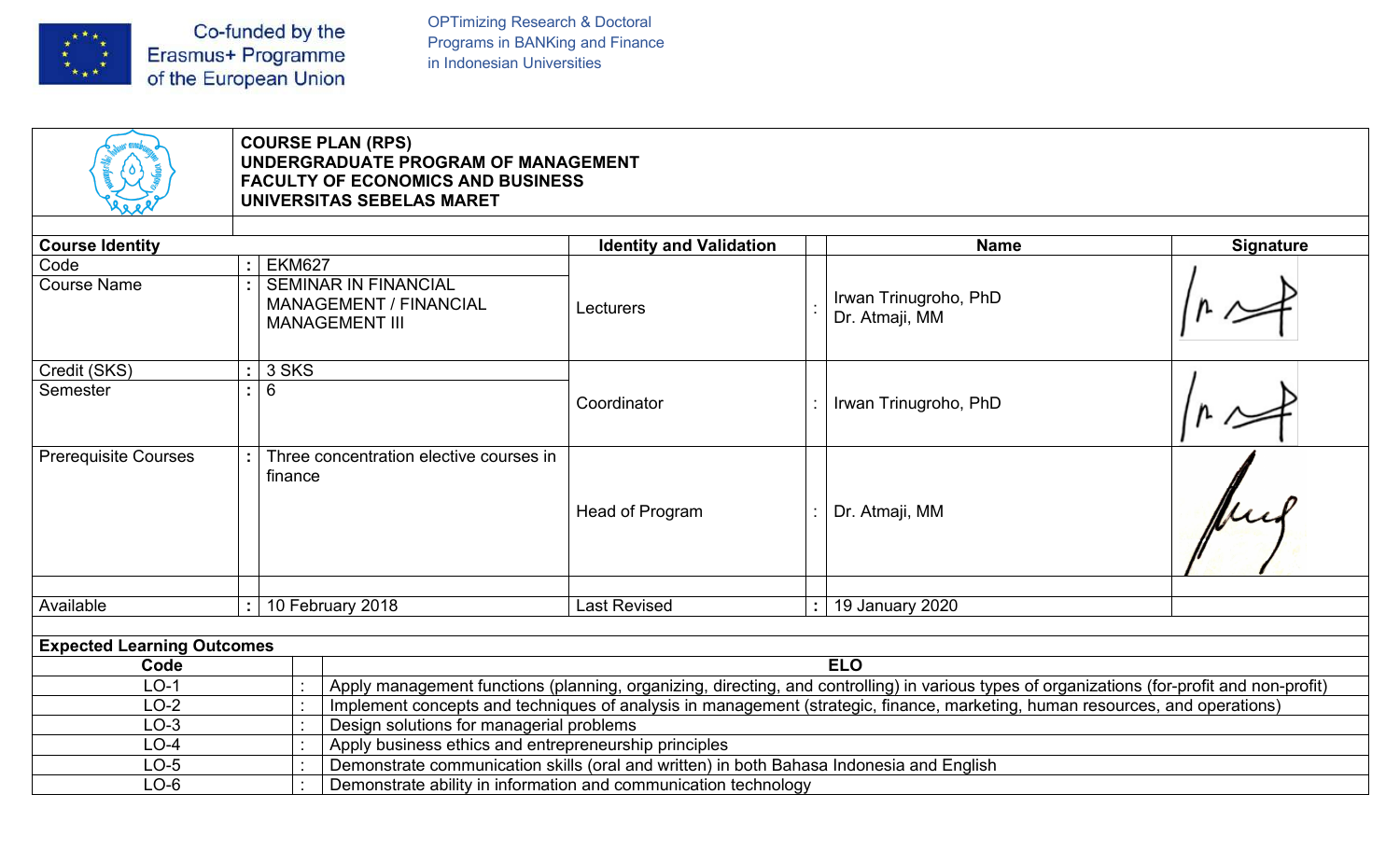| $LO-7$                          | Demonstrate sensitivity to environmental changes                                                                                                                                                                                                                                                                                                                                                                                                                                                                                                                                                                                                                                                                                                                                                                                                                                                                                                                                                                                                                                                                                                                                                                                                                                                                                                                                                                                                                                                                                                                                     |
|---------------------------------|--------------------------------------------------------------------------------------------------------------------------------------------------------------------------------------------------------------------------------------------------------------------------------------------------------------------------------------------------------------------------------------------------------------------------------------------------------------------------------------------------------------------------------------------------------------------------------------------------------------------------------------------------------------------------------------------------------------------------------------------------------------------------------------------------------------------------------------------------------------------------------------------------------------------------------------------------------------------------------------------------------------------------------------------------------------------------------------------------------------------------------------------------------------------------------------------------------------------------------------------------------------------------------------------------------------------------------------------------------------------------------------------------------------------------------------------------------------------------------------------------------------------------------------------------------------------------------------|
| <b>Course Learning Outcomes</b> | 1. Demonstrate their comprehensive understanding on empirical research in building blocks in finance<br>2. Develop a research proposal in a particular field of finance                                                                                                                                                                                                                                                                                                                                                                                                                                                                                                                                                                                                                                                                                                                                                                                                                                                                                                                                                                                                                                                                                                                                                                                                                                                                                                                                                                                                              |
| <b>Subjects</b>                 | Introduction to Research in Finance<br><b>Agency Theory and Corporate Governance</b><br><b>Capital Structure, Liquidity and Dividend Policy</b><br><b>Equity Ownership Structure</b><br><b>Financial Intermediation and Financial Institutions</b><br>IPO's, Diversification, Executive Compensation and Merger & Acquisitions<br>Portfolio Theory, Capital Asset Pricing Model, Efficient Market Hypothesis, Market Microstructure and Behavioral Finance<br>Financial Literacy, Financial Technology and Miscellaneous Topics in Finance                                                                                                                                                                                                                                                                                                                                                                                                                                                                                                                                                                                                                                                                                                                                                                                                                                                                                                                                                                                                                                           |
| <b>Course Description</b>       | The course focuses on the empirical research in finance (corporate finance, financial intermediation and financial markets). Overall, the<br>objective of the course is to prepare students to comprehensively understand on empirical research in finance, to develop research ideas,<br>and to choose the appropriate empirical methodology and techniques to examine the specific question being addressed. In addition<br>students will be taught how to synthesize research, and to develop research designs. After completion this course, students must have a<br>research proposal that has been presented and criticized.                                                                                                                                                                                                                                                                                                                                                                                                                                                                                                                                                                                                                                                                                                                                                                                                                                                                                                                                                   |
| <b>References</b>               | l. Assigned papers for weekly (group) presentation (see appendix 1) – mandatory<br>2. Journal articles published in leading journals in finance and banking (e.g. Journal of Finance, Journal of Financial Economics, Journal of<br>Banking and Finance, Review of Financial Studies, Journal of Financial and Quantitative Analysis, Journal of Corporate Finance, Journal<br>of Financial Intermediation, Journal of International Money and Finance, Financial Management, Review of Finance, Pacific-Basin<br>Finance Journal, Journal of Financial Stability, Journal of International Financial Markets, Institutions & Money, European Journal of<br>Finance, Financial Review, Pacific-Basin Finance Journal, Global Finance Journal, Journal of Empirical Finance, European Financial<br>Management, Journal of Financial Markets, Finance Research Letters)<br>3. Tirole, Jean. 2006. The Theory of Corporate Finance. New Jersey, Princeton.<br>4. Fama, Eugene F and Miller, Merton H. 1972. The Theory of Finance. Holt Rinehart & Winston<br>5. Angrist, Joshua and Jorn Pischke, 2009, Mostly Harmless Econometrics, Princeton Publishing.<br>6. OPTBANK* Module 1- Banking Institutions and Bank Risk Management designed by Prof. Franco Fiordelisi (University of Rome III)<br>7. OPTBANK* Module 3: Corporate Governance of financial institutions, designed by Prof. Laetitia Lepetit (University of Limoges)<br>8. OPTBANK* Module 7- Financial literacy, financial inclusion and financial deepening, designed by - Prof. Jon Williams (Bangor)<br>University) |
|                                 | *"This project has been funded with support from the European Commission. This publication [communication] reflects the views only of the authors, and the Commission cannot be held<br>responsible for any use which may be made of the information contained therein."                                                                                                                                                                                                                                                                                                                                                                                                                                                                                                                                                                                                                                                                                                                                                                                                                                                                                                                                                                                                                                                                                                                                                                                                                                                                                                             |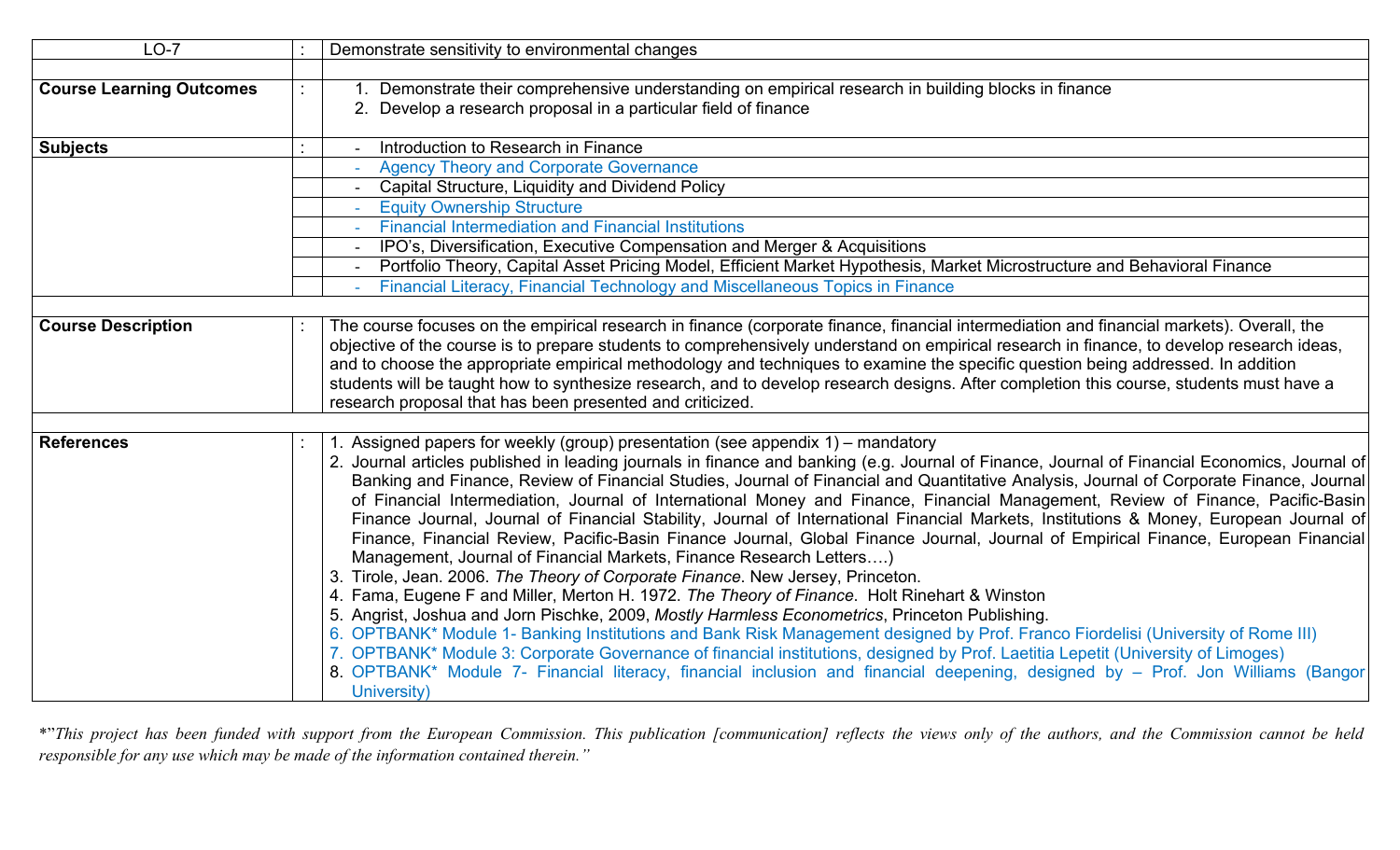|                      |                                                                                                                                                                                               |                                                                                |                                    | Teaching/                             |                                                                                                                                                                              |                              | Assessment*                                                                                                                      |                                                                       |
|----------------------|-----------------------------------------------------------------------------------------------------------------------------------------------------------------------------------------------|--------------------------------------------------------------------------------|------------------------------------|---------------------------------------|------------------------------------------------------------------------------------------------------------------------------------------------------------------------------|------------------------------|----------------------------------------------------------------------------------------------------------------------------------|-----------------------------------------------------------------------|
| <b>Session</b>       | <b>Lesson Learning</b><br><b>Outcomes</b>                                                                                                                                                     | <b>Subject</b>                                                                 | <b>References</b>                  | Learning<br><b>Method</b>             | <b>Learning Experience</b>                                                                                                                                                   | <b>Time</b>                  | Indicator                                                                                                                        | <b>Assessment</b><br><b>Method</b>                                    |
| $\blacktriangleleft$ | $\mathbf{2}$                                                                                                                                                                                  | $3\phantom{a}$                                                                 | 4                                  |                                       | 6                                                                                                                                                                            | $\overline{7}$               | 8                                                                                                                                |                                                                       |
| $\mathbf 1$          | Students are expected to<br>be able to classify<br>research in finance based<br>on building blocks                                                                                            | Introduction to<br><b>Research in Finance</b>                                  | Lecturer's<br>presentation         | Lecturing and<br>Discussion           | Pre-test (quiz) on<br>research in finance                                                                                                                                    | 2 hours<br>and 30<br>minutes | Students are able<br>to classify building<br>blocks in finance                                                                   | - Group<br>presentation<br>- Class<br>participation                   |
| $\overline{2}$       | <b>Students are expected to</b><br>be able to demonstrate<br>their comprehensive<br>understanding on<br>empirical research in the<br>field of agency theory<br>and corporate<br>governance    | <b>Agency Theory and</b><br><b>Corporate</b><br><b>Governance</b>              | <b>Papers 1 and</b><br>$\mathbf 2$ | <b>Presentation</b><br>and Discussion | Presenter is primarily<br>responsible for the<br>papers being<br>discussed, including                                                                                        | 2 hours<br>and 30<br>minutes | <b>Students are able</b><br>to analyze and<br>criticize empirical<br>research in<br>agency theory<br>and corporate<br>governance | - Group<br>presentatio<br>n.<br>- Class<br>participatio<br>n.         |
| 3                    | Students are expected to<br>be able to demonstrate<br>their comprehensive<br>understanding on<br>empirical research in the<br>field of capital structure,<br>liquidity and dividend<br>policy | Capital Structure,<br><b>Liquidity and Dividend</b><br>Policy                  | Papers 3 and 4                     | Presentation<br>and Discussion        | formal presentation<br>and responses to<br>comments and<br>questions. The<br>presenter should not<br>only repeat what is<br>written in the paper.<br>But also, the presenter | 2 hours<br>and 30<br>minutes | Students are able<br>to analyze and<br>criticize empirical<br>research in capital<br>structure, liquidity<br>and dividend policy | - Group<br>presentation<br>- Class<br>participation                   |
| 4                    | <b>Students are expected to</b><br>be able to demonstrate<br>their comprehensive<br>understanding on<br>empirical research in the<br>field of equity ownership<br><b>structure</b>            | <b>Equity Ownership</b><br><b>Structure</b>                                    | <b>Papers 5 and</b><br>6           | <b>Presentation</b><br>and Discussion | should provide a<br>summary, interesting<br>or important of this<br>paper, and specify<br>your own comments or<br>suggestions on the<br>papers.                              | 2 hours<br>and 30<br>minutes | <b>Students are able</b><br>to analyze and<br>criticize empirical<br>research in<br>equity ownership<br><b>structure</b>         | <b>Group</b><br>presentatio<br>n.<br>- Class<br>participatio<br>n     |
| 5                    | <b>Students are expected to</b><br>be able to demonstrate<br>their comprehensive<br>understanding on<br>empirical research in the<br>field of financial<br>intermediation                     | <b>Financial</b><br><b>Intermediation and</b><br><b>Financial Institutions</b> | <b>Papers 7 and</b><br>8           | <b>Presentation</b><br>and Discussion | Non-presenter<br>students have to write<br>at least 4 relevant<br>questions regarding<br>the presented papers                                                                | 2 hours<br>and 30<br>minutes | <b>Students are able</b><br>to analyze and<br>criticize empirical<br>research in<br>financial<br>intermediation                  | <b>Group</b><br>presentatio<br>n<br><b>Class</b><br>participatio<br>n |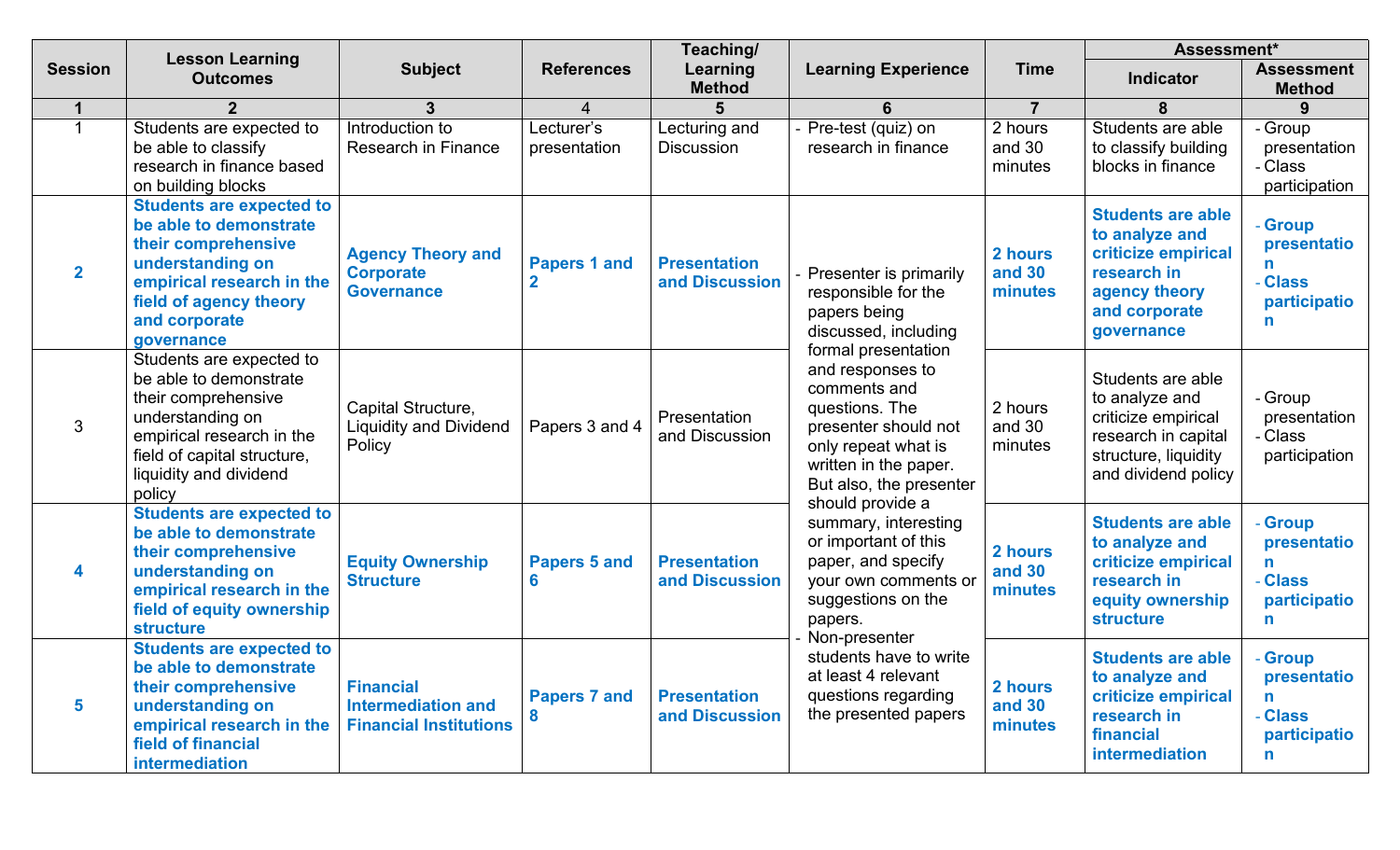| 6              | Students are expected to<br>be able to demonstrate<br>their comprehensive<br>understanding on<br>empirical research in the<br>field of IPOs, corporate<br>diversification, executive<br>compensation and merger<br>& acquisitions                                              | IPO's, Diversification,<br>Executive<br>Compensation and<br>Merger & Acquisitions                                                                        | Papers 9 and<br>10              | Presentation<br>and Discussion | 2 hours<br>and 30<br>minutes | Students are able<br>to analyze and<br>criticize empirical<br>research in IPOs,<br>corporate<br>diversification,<br>executive<br>compensation and<br>merger &<br>acquisitions                                           | - Group<br>presentation<br>- Class<br>participation |
|----------------|--------------------------------------------------------------------------------------------------------------------------------------------------------------------------------------------------------------------------------------------------------------------------------|----------------------------------------------------------------------------------------------------------------------------------------------------------|---------------------------------|--------------------------------|------------------------------|-------------------------------------------------------------------------------------------------------------------------------------------------------------------------------------------------------------------------|-----------------------------------------------------|
| $\overline{7}$ | Students are expected to<br>be able to demonstrate<br>their comprehensive<br>understanding on<br>empirical research in the<br>field of portfolio theory,<br>capital asset pricing<br>model, efficient market<br>hypothesis, market<br>microstructure and<br>behavioral finance | Portfolio Theory,<br><b>Capital Asset Pricing</b><br>Model, Efficient<br>Market Hypothesis,<br><b>Market Microstructure</b><br>and Behavioral<br>Finance | Papers 11 and<br>$12^{\degree}$ | Presentation<br>and Discussion | 2 hours<br>and 30<br>minutes | Students are able<br>to analyze and<br>criticize empirical<br>research in<br>portfolio theory,<br>capital asset<br>pricing model,<br>efficient market<br>hypothesis, market<br>microstructure and<br>behavioral finance | - Group<br>presentation<br>- Class<br>participation |
| 8              |                                                                                                                                                                                                                                                                                | Mid Exam                                                                                                                                                 |                                 |                                | 90 minutes                   |                                                                                                                                                                                                                         | Written Exam                                        |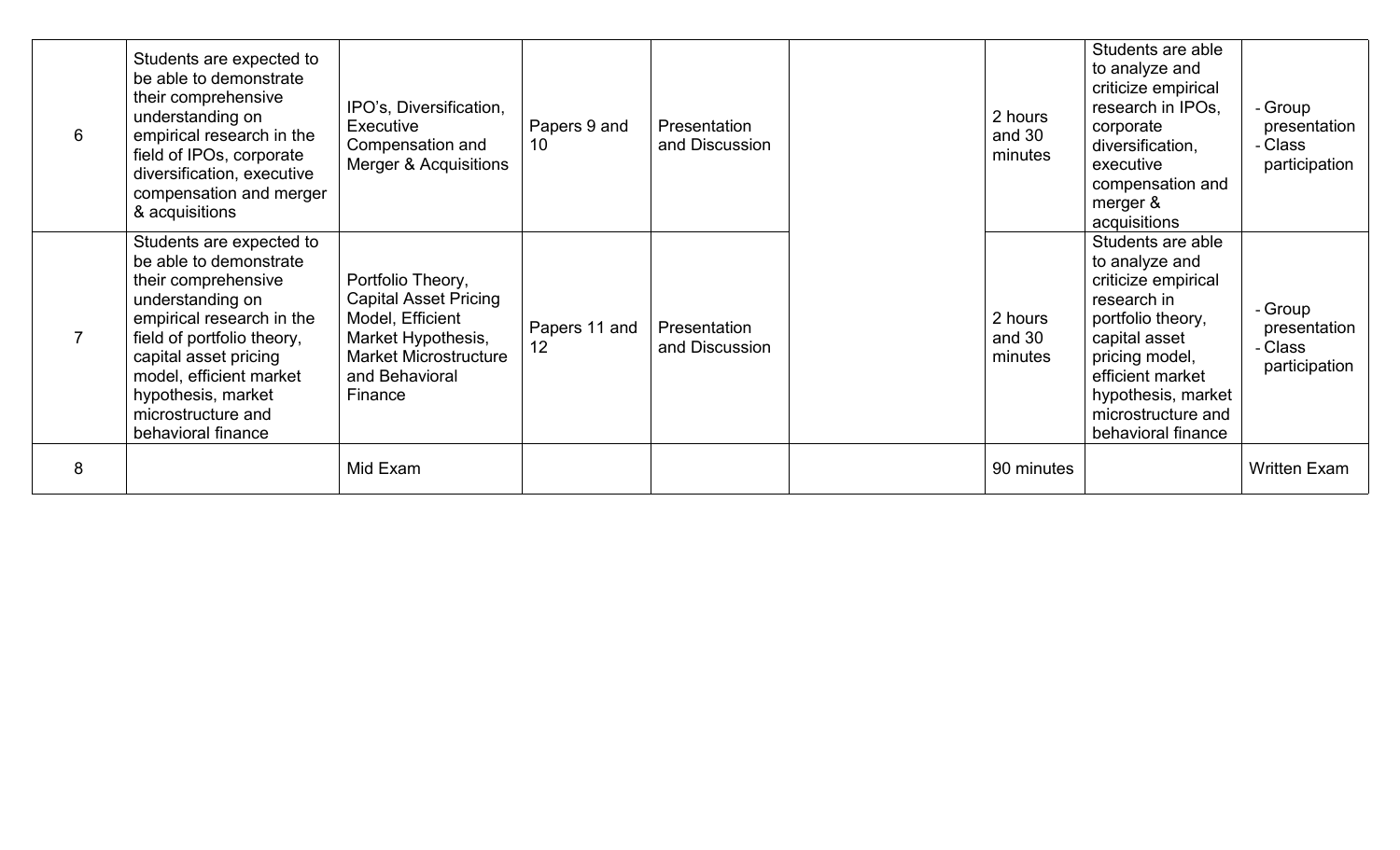| 9 | <b>Students are expected to</b><br>be able to demonstrate<br>their comprehensive<br>understanding on<br>empirical research in the<br>field of financial literacy,<br>financial technology and<br>other topics and finance | <b>Financial Literacy,</b><br><b>Financial</b><br><b>Technology and</b><br><b>Miscellaneous</b><br><b>Topics in Finance</b> | <b>Papers 13 and   Presentation</b><br>14 | and Discussion | Presenter is primarily<br>responsible for the<br>papers being<br>discussed, including<br>formal presentation<br>and responses to<br>comments and<br>questions. The<br>presenter should not<br>only repeat what is<br>written in the paper.<br>But also, the presenter<br>should provide a<br>summary, interesting<br>or important of this<br>paper, and specify<br>your own comments or<br>suggestions on the<br>papers.<br>Non-presenter<br>students have to write<br>at least 4 relevant<br>questions regarding<br>the presented papers | 2 hours<br><b>and 30</b><br>minutes | <b>Students are able</b><br>to analyze and<br>criticize empirical<br>research in<br>financial literacy,<br>financial<br>technology and<br>other topics and<br>finance | - Group<br>presentatio<br>n.<br>- Class<br>participatio<br>$\mathsf{n}$ |
|---|---------------------------------------------------------------------------------------------------------------------------------------------------------------------------------------------------------------------------|-----------------------------------------------------------------------------------------------------------------------------|-------------------------------------------|----------------|-------------------------------------------------------------------------------------------------------------------------------------------------------------------------------------------------------------------------------------------------------------------------------------------------------------------------------------------------------------------------------------------------------------------------------------------------------------------------------------------------------------------------------------------|-------------------------------------|-----------------------------------------------------------------------------------------------------------------------------------------------------------------------|-------------------------------------------------------------------------|